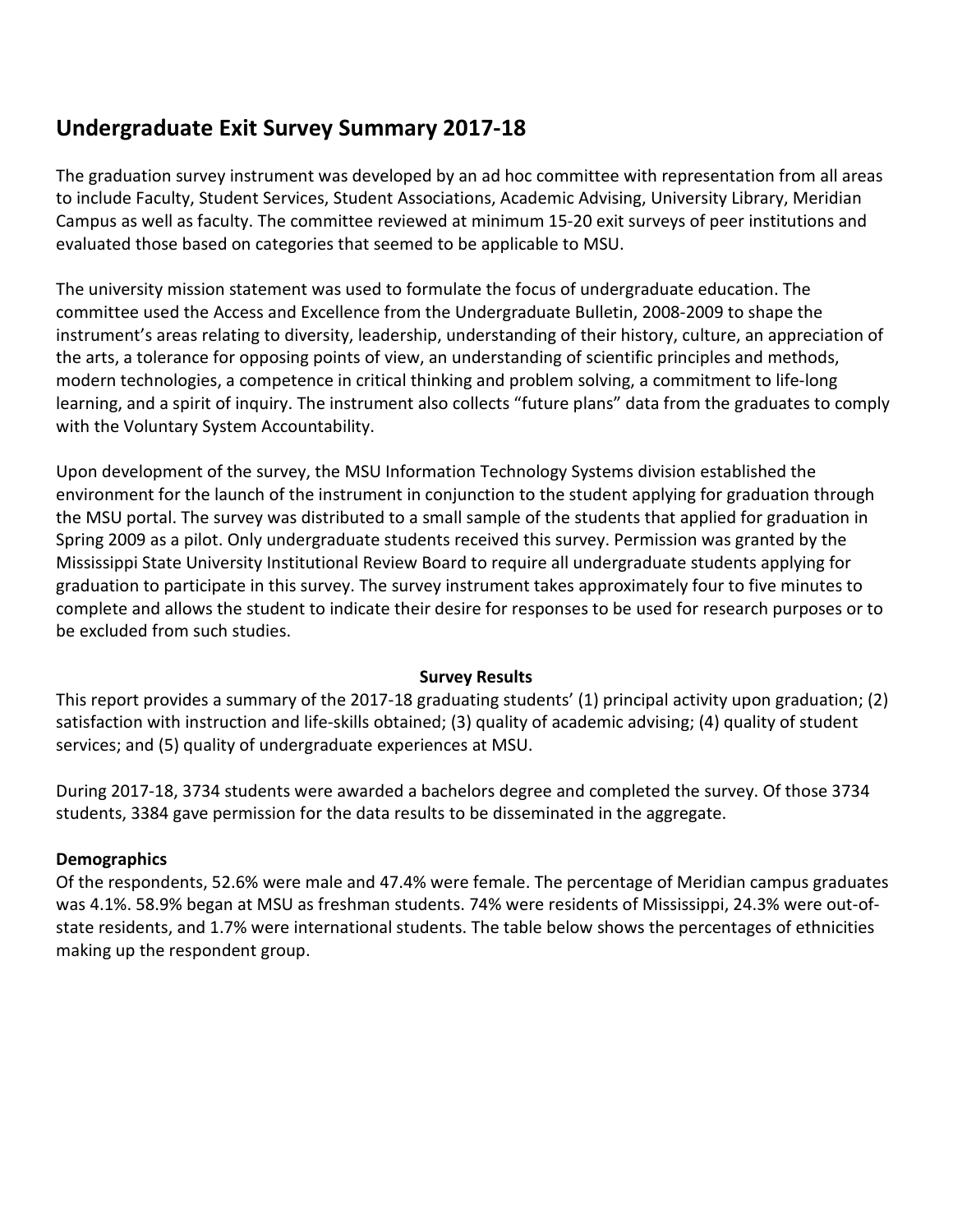| <b>Ethnicity</b>                          | Percent |
|-------------------------------------------|---------|
| American Indian or Alaskan Native         | 0.4     |
| Asian                                     | 0.8     |
| <b>Black or African American</b>          | 14.9    |
| Native Hawaiian or Other Pacific Islander | 0.1     |
| White                                     | 78.2    |
| Hispanic                                  | 2.6     |
| International                             | O       |
| Multiracial                               | 1.1     |
| Unknown                                   | 2       |

In addition, 48 of respondents were athletes, 224 were graduates with disabilities, 379 were veterans, 8 participated in a co-op experience, and 149 were students in the Shackouls Honors College.

#### **Future plans of graduates**

Respondents were asked to indicate what their future plans were upon graduating. The table below shows that the majority of graduating students (90.2%) intended to either pursue full-time paid employment or fulltime graduate or professional school.

| What is MOST LIKELY to be your principal activity upon graduation? | Percentage of<br><b>Responses</b> |
|--------------------------------------------------------------------|-----------------------------------|
| Employment, full-time paid                                         | 61.7                              |
| Employment, part-time paid                                         | 2.5                               |
| Graduate or professional school, full-time                         | 28.5                              |
| Graduate of professional school, part-time                         | 2.1                               |
| Additional undergraduate coursework                                | 0.9                               |
| Military service                                                   | 1.5                               |
| Volunteer activity (e.g., Peace Corps)                             | 0.6                               |
| Starting or raising a family                                       | 0.6                               |
| Other                                                              | 1.7                               |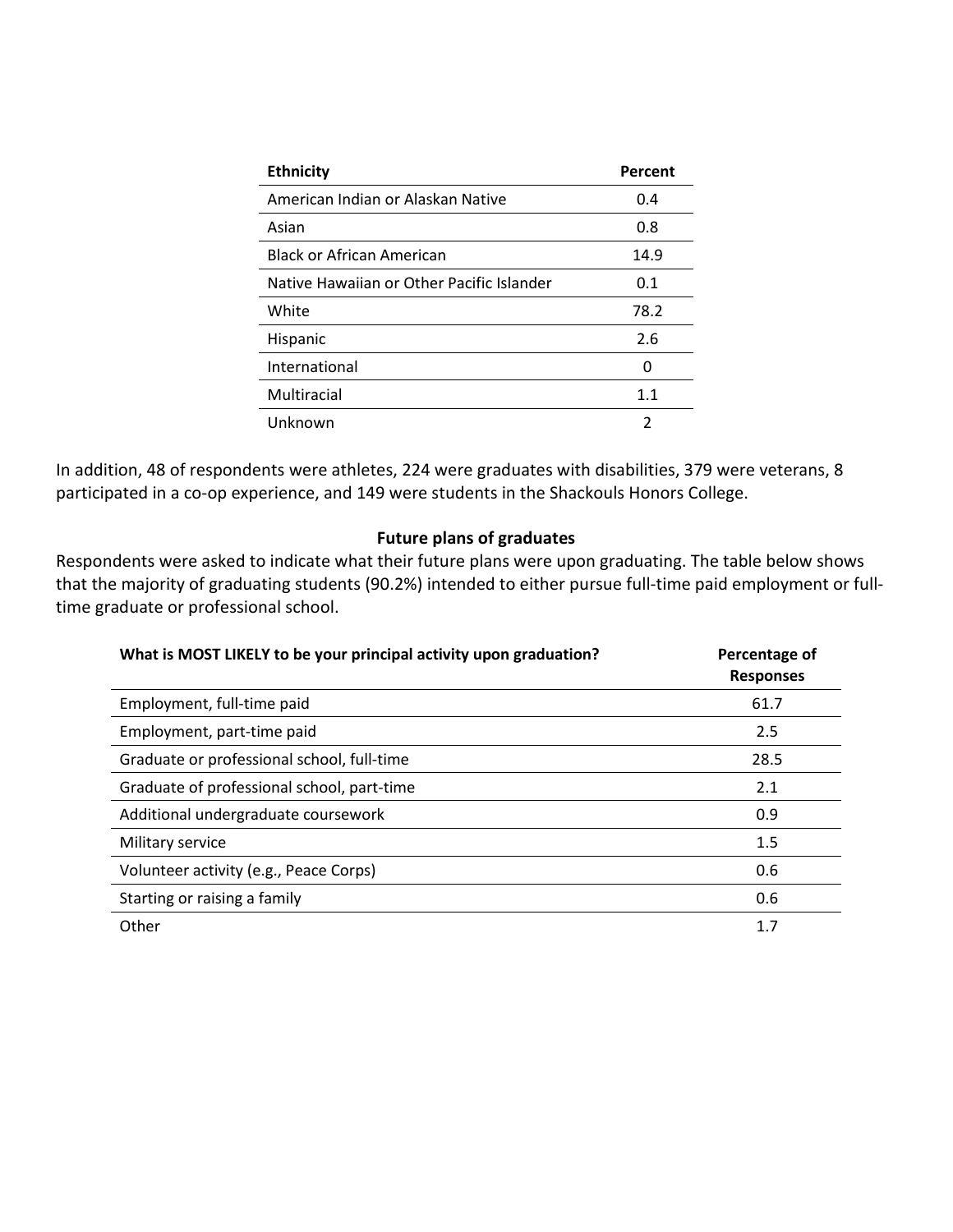### **Instruction and Life Skills obtained at MSU**

Respondents were asked to indicate their level of satisfaction with the instruction and life-skills they obtained at MSU. The table below shows the percentage of responses across different levels of satisfaction as well at the mean response (out of a 5-point Likert scale).

| Instruction and Life Skills Obtained at MSU                                                                                        | <b>Strongly</b><br><b>Satisfied</b> | <b>Satisfied</b> | <b>Neutral</b> | <b>Dissatisfied</b> | <b>Strongly</b><br><b>Dissatisfied</b> | Mean           |
|------------------------------------------------------------------------------------------------------------------------------------|-------------------------------------|------------------|----------------|---------------------|----------------------------------------|----------------|
| Knowledge and application of latest<br>technologies (e.g., computer skills)                                                        | 37.6                                | 47.5             | 11.5           | 3                   | 0.5                                    | 4.2            |
| Knowledge and application of mathematics,<br>scientific methods, and related quantitative<br>skills                                | 39                                  | 47.2             | 12.3           | 1.2                 | 0.3                                    | 4.2            |
| Understanding and appreciation of fine arts                                                                                        | 32.3                                | 37.9             | 26.5           | 2.7                 | 0.6                                    | $\overline{4}$ |
| Understanding of human achievements and<br>human conditions (humanities)                                                           | 37.3                                | 42.3             | 18.8           | 1.1                 | 0.5                                    | 4.1            |
| Development of effective communication skills<br>(written and oral)                                                                | 48                                  | 43.3             | 7.5            | 0.9                 | 0.3                                    | 4.4            |
| Application of critical thinking and problem<br>solving skills                                                                     | 53.4                                | 40.5             | 5              | 1                   | 0.1                                    | 4.5            |
| Development of leadership skills                                                                                                   | 51.4                                | 37.9             | 8.8            | 1.5                 | 0.4                                    | 4.4            |
| Learning to think and work independently                                                                                           | 60.2                                | 34.1             | 4.9            | 0.6                 | 0.2                                    | 4.5            |
| Participation in meaningful<br>group/interdisciplinary learning experiences                                                        | 48.9                                | 39.8             | 8.7            | 2.1                 | 0.5                                    | 4.3            |
| Participation in undergraduate research or other<br>scholarly experiences                                                          | 36.6                                | 33.5             | 24.5           | 4.1                 | 1.4                                    | 4              |
| Pre-graduation engagement in professional<br>experiences (internships, co-op programs) and<br>professional societies/organizations | 42.8                                | 32.2             | 19.4           | 4.3                 | 1.4                                    | 4.1            |
| Appreciation for cultural diversity                                                                                                | 42.8                                | 38.7             | 16.1           | 1.6                 | 0.7                                    | 4.2            |
| Understanding of human behavior and social<br>structures, processes, and institutions                                              | 41.6                                | 42.3             | 14.5           | 1.1                 | 0.4                                    | 4.2            |
| Tolerance for opposing points of view                                                                                              | 43.9                                | 41.4             | 12.2           | 1.9                 | 0.6                                    | 4.3            |
| Appreciation of natural resources and their<br>sustainability                                                                      | 40.2                                | 39.9             | 16.8           | 2.5                 | 0.7                                    | 4.2            |
| Development of personal honor and integrity                                                                                        | 54.2                                | 37.8             | 6.9            | 0.8                 | 0.4                                    | 4.4            |
| Development of a commitment for life-long<br>learning                                                                              | 55.9                                | 35.7             | $\overline{7}$ | $\mathbf{1}$        | 0.4                                    | 4.5            |
| Enhancement of my development into a<br>mature, informed, responsible citizen                                                      | 59.1                                | 33.9             | 5.7            | 0.9                 | 0.4                                    | 4.5            |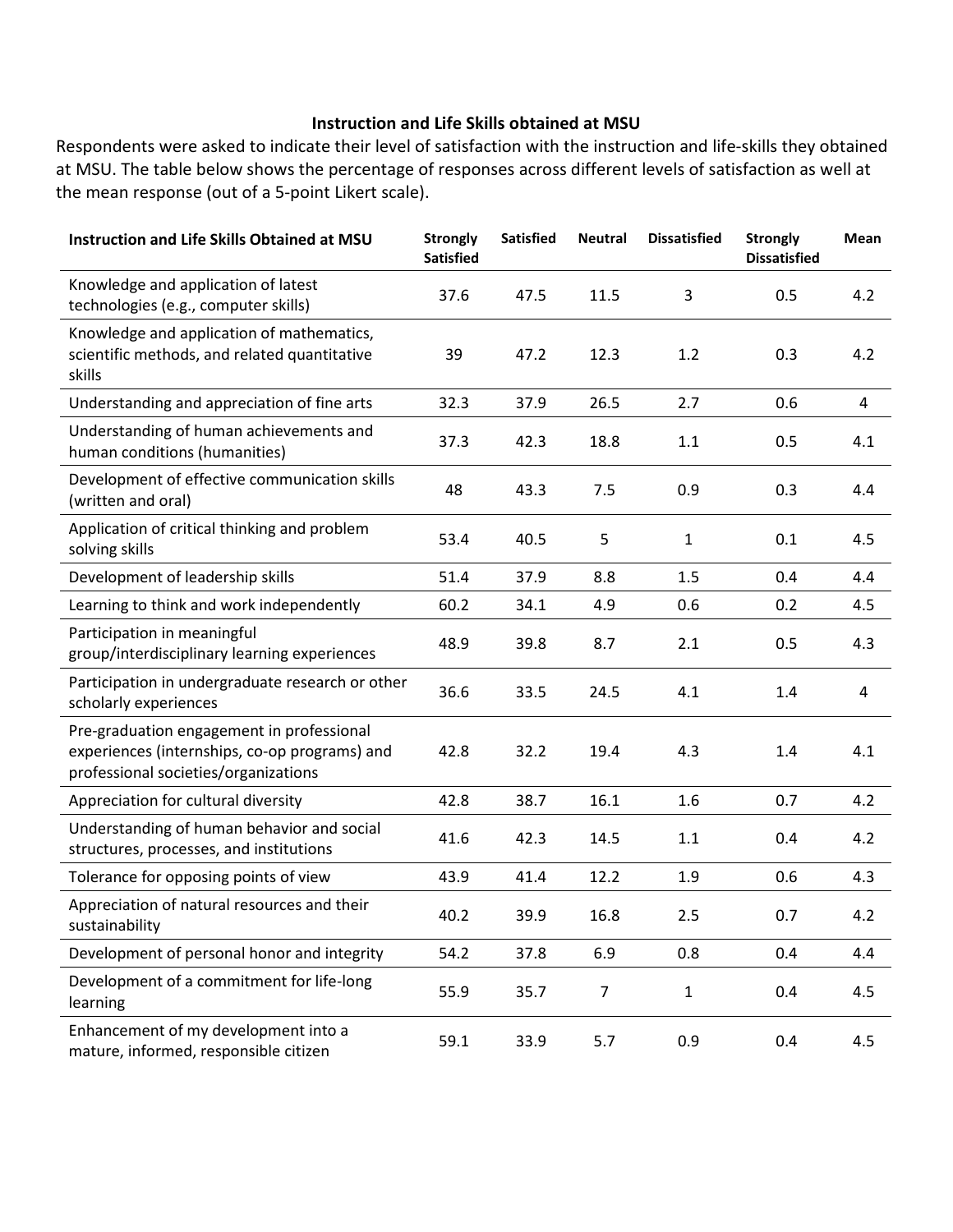#### **Quality of Academic Advising at MSU**

Respondents were asked to indicate their level of satisfaction with academic advising at MSU. If they had no experience, they were to indicate NA. The table below shows the percentage of responses across different levels of satisfaction as well at the mean response (out of a 5-point Likert scale).

| <b>Quality of Academic Advising</b>                                      | <b>Strongly</b><br><b>Satisfied</b> | <b>Satisfied</b> | <b>Neutral</b> | <b>Dissatisfied</b> | <b>Strongly</b><br><b>Dissatisfied</b> | <b>Mean</b> |
|--------------------------------------------------------------------------|-------------------------------------|------------------|----------------|---------------------|----------------------------------------|-------------|
| <b>Orientation Advising</b>                                              | 36.3                                | 39.8             | 15.8           | 5.4                 | 2.8                                    | 4           |
| College advising office                                                  | 38.3                                | 38.6             | 15.8           | 5.2                 | 2.1                                    | 4.1         |
| Faculty advisor in my department                                         | 50.4                                | 32               | 10             | 5                   | 2.6                                    | 4.2         |
| Academic athletic advisor                                                | 35.3                                | 28.8             | 33.8           | 1.4                 | 0.6                                    | 4.1         |
| Web-based information                                                    | 32.4                                | 45.9             | 17.8           | 3.2                 | 0.8                                    | 4.1         |
| Catalog/other printed materials                                          | 31.6                                | 42.4             | 23.7           | 1.8                 | 0.4                                    | 4           |
| Electronic degree audits                                                 | 33.4                                | 37.5             | 26.7           | 2                   | 0.4                                    | 4           |
| Correct information on program/degree<br>requirements                    | 37.6                                | 43.7             | 13.9           | 3.6                 | 1.2                                    | 4.1         |
| Information provided for future career<br>plans                          | 34.3                                | 39.4             | 17.7           | 6.5                 | 2.1                                    | 4           |
| Availability of advisor (email, telephone)<br>outside scheduled sessions | 49.3                                | 35.3             | 10.5           | 3.1                 | 1.9                                    | 4.3         |
| Overall academic advisement                                              | 43.3                                | 40.2             | 10.4           | 4.2                 | 1.9                                    | 4.2         |

| On average, how often did you receive advising from<br>your advisor during each semester? | Percent |
|-------------------------------------------------------------------------------------------|---------|
| Never                                                                                     | 51.2    |
| Once                                                                                      | 38.4    |
| 2-3 times                                                                                 | 5.7     |
| 4-5 times                                                                                 | 4.7     |
| More than 5 times                                                                         | 0       |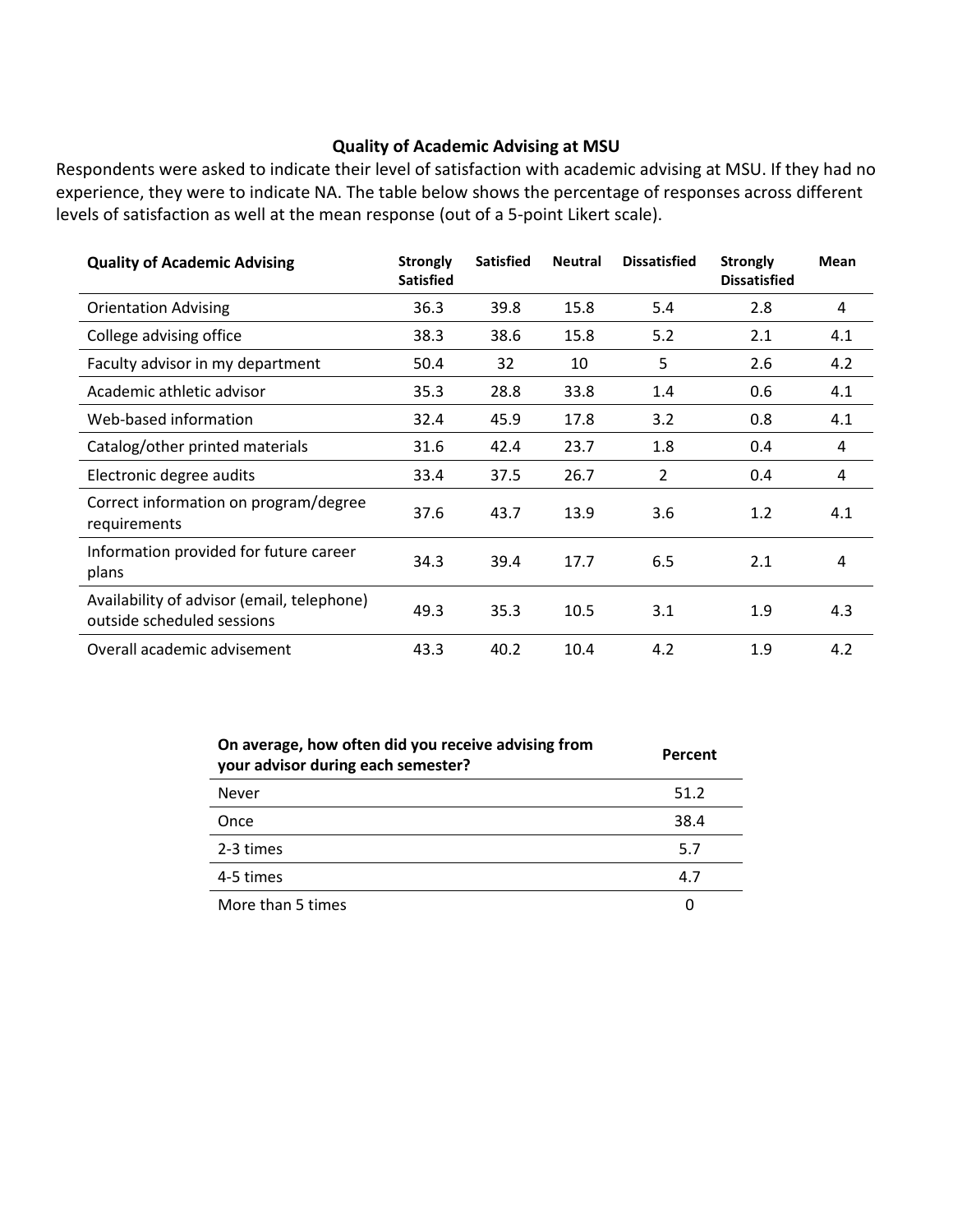### **Quality of Student Services at MSU**

Respondents were asked to indicate their level of satisfaction with academic advising at MSU. If they had no experience, they were to indicate NA. The table below shows the percentage of responses across different levels of satisfaction as well at the mean response (out of a 5-point Likert scale).

| <b>Quality of Student Services</b>                                                     | <b>Strongly</b><br><b>Satisfied</b> | <b>Satisfied</b> | <b>Neutral</b> | <b>Dissatisfied</b> | <b>Strongly</b><br><b>Dissatisfied</b> | <b>Mean</b>             |
|----------------------------------------------------------------------------------------|-------------------------------------|------------------|----------------|---------------------|----------------------------------------|-------------------------|
| Office of Admissions and<br>Scholarships                                               | 34.8                                | 46.3             | 15.1           | 3                   | 0.9                                    | 4.1                     |
| MSU Bookstore, Barnes and<br>Noble                                                     | 30.7                                | 41.7             | 18.1           | 6.9                 | 2.6                                    | 3.9                     |
| Center for Student Involvement<br>(Greek Life, Student<br>Organizations)               | 37.8                                | 34.9             | 22.2           | 3.7                 | 1.5                                    | $\overline{4}$          |
| <b>Campus Dining Services</b>                                                          | 30                                  | 44.4             | 18.1           | 5.2                 | 2.3                                    | 3.9                     |
| <b>Student Financial Aid</b>                                                           | 32                                  | 42.1             | 18.5           | 5.2                 | 2.2                                    | 4                       |
| Holmes Cultural Diversity Center                                                       | 34.7                                | 31.7             | 31.2           | 1.3                 | 1.1                                    | 4                       |
| The Learning Center                                                                    | 33.9                                | 40.4             | 23.6           | 1.5                 | 0.6                                    | 4                       |
| <b>MSU Police Department</b>                                                           | 33.5                                | 39.8             | 21.3           | 3.7                 | 1.6                                    | 4                       |
| <b>Student Housing and Residence</b><br>Life                                           | 32.7                                | 42.5             | 19.8           | 3.4                 | 1.6                                    | 4                       |
| Sanderson Center/Recreational<br>Sports                                                | 45.4                                | 41               | 11.4           | 1.6                 | 0.6                                    | 4.3                     |
| <b>Student Counseling Services</b>                                                     | 39.7                                | 34.8             | 22.7           | 1.7                 | 1.1                                    | 4.1                     |
| <b>Student Health Center</b>                                                           | 38.9                                | 39.4             | 14.9           | 4.2                 | 2.6                                    | 4.1                     |
| Student events sponsored by<br>Campus Activities Board (CAB) or<br><b>Music Makers</b> | 36.7                                | 39.9             | 19.9           | 2.5                 | 0.9                                    | 4.1                     |
| <b>University Libraries</b>                                                            | 46.4                                | 42.1             | 10             | $\mathbf{1}$        | 0.5                                    | 4.3                     |
| <b>Office of Parking Services</b>                                                      | 17.4                                | 20.7             | 18.7           | 16.7                | 26.6                                   | 2.9                     |
| <b>MSU Transit (Shuttle Services)</b>                                                  | 30.2                                | 40.9             | 19.8           | 6.2                 | 3                                      | 3.9                     |
| <b>Shackouls Honor College</b>                                                         | 30.8                                | 30.3             | 34             | 3.8                 | 1.1                                    | 3.9                     |
| Athletic events                                                                        | 52.3                                | 36               | 10.2           | 0.9                 | 0.5                                    | 4.4                     |
| <b>Business Office (Student Account</b><br>Services)                                   | 33.3                                | 41.8             | 21.6           | 2.2                 | $\mathbf{1}$                           | $\overline{\mathbf{4}}$ |
| Career Center                                                                          | 40.2                                | 41.3             | 16             | 1.5                 | $\mathbf{1}$                           | 4.2                     |
| <b>Health Education Wellness</b>                                                       | 35                                  | 38.5             | 25.1           | 0.7                 | 0.7                                    | 4.1                     |
| <b>Writing Center</b>                                                                  | 35.8                                | 38.6             | 23.4           | 1.3                 | 0.9                                    | 4.1                     |